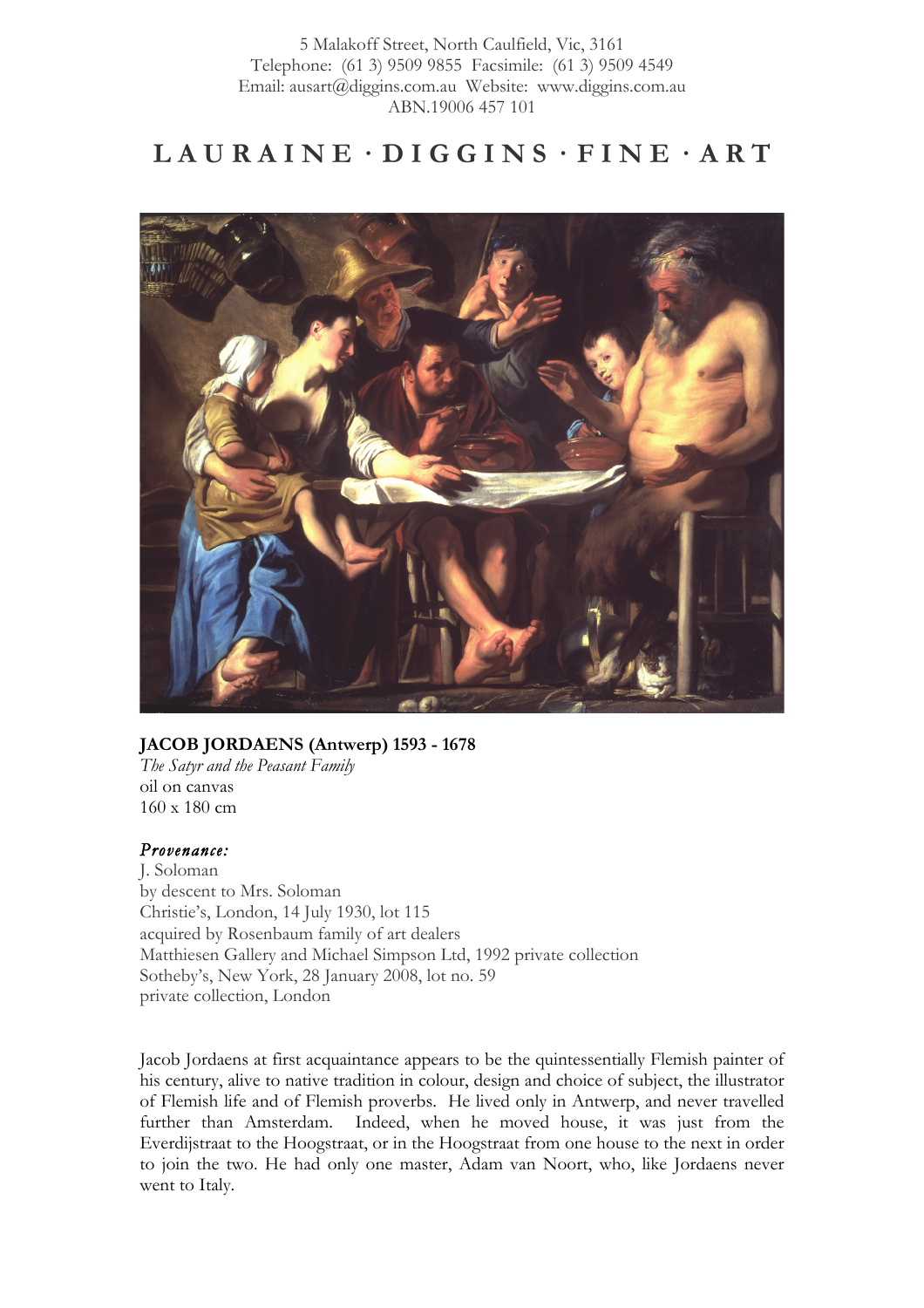### $LAURAINE \cdot DIGGINS \cdot FINE \cdot ART$

However, Jordaens, unlike van Noort, was not to be of merely provincial reputation. Within his lifetime the demand for his work extended far beyond the bound of Flanders: to Uppsala, to London, to Vienna, to Florence and to Turin, as well as to Amsterdam and The Hague. Amongst his pupils, of whom the names of more than a score are registered, one came from Poland, another was recommended from Sweden. His fame was spread abroad by sets of tapestries woven by the Brussels weavers from his cartoons, and by impressions from copperplates engraved after his designs in Antwerp, as well as by paintings. He illustrated stories from Aesop, Homer, Ovid and Livy; as well as the homely saws of Jacob Cats. He depicted the moment in her banquet for Anthony when Cleopatra dissolves her pearl in wine; and he did so with a gusto outdone only by his relish for the moment in the Epiphany Feast when the Twelfth Night King raises his glass to drink. As a narrator he lacked the more profound scholarly instincts of Rubens, or his brand of Christian Stoicism. But he moralized his tales generally without pedantry: the history of Alexander or of Ulysses or of Charlemagne, as well as the Acts of the Apostles or the Parables of the New Testament. Cheerful incidents in the life of the Holy Family he made as vividly accessible as the incidents of his own household or of his neighbour's. But his deep feelings for the tragic scenes of the Passion - he was in this a true follower of Caravaggio - transmogrified ordinary types and commonplace objects.

The subject of our painting was among the favourite profane themes of the artist's early career. On several occasions he adapted Aesop, *Fables,* LXXIV, to his purposes: the absurdity of the peasant who, having breathed on his hands to warn them, then blows on his porridge to cool it, excites the visiting satyr's shocked protest. The moral is that one should beware of people who 'blow hot and cold'. Jordaens' easiest known treatment was painted on a much smaller scale around 1616.<sup>1</sup> That treatment was important for Jan Liss, who was in Antwerp 1616-19.

Next in date appears to be the present painting, which is Caravaggesque in the vigorous and distinctively Flemish idiom of Jordaens, and we are able to date it by style and circumstance. Jordaens modelled the mother and the child on his wife and their first born, Elizabeth, who had been baptized on 26 June 1617. The child appears to be aged about three. The composition is set in the interior of a farmhouse, illuminated from an unseen source at the left, with a subtly rich play of *chiaroscuro* not only on the features and gestures of the figures human and pagan, but also on the splendidly realized still-life hung on the wall. The play of light differs from that in the well-known composition of the same subject (Kassel, Staatliche Gemäldegalerie), which was painted almost immediately after the present work. The slightly larger Kassel painting (172 x 194 cm) sets the scene outdoors on a hill, the figures sunlit, slightly more from the front (this is most obvious in the young peasant standing at the back), and also more harshly. Whereas the palette in the present, hitherto unpublished, composition is close to that used by Caravaggio (i.e. blue, buff, white, grey-brown and subdued red). This palette is especially

 <sup>1</sup> Oil on canvas, 67.2 x 51 cm.: exhibited *Jacob Jordaens*, National Gallery of Canada, Ottawa, 1968-9, cat. no. 6.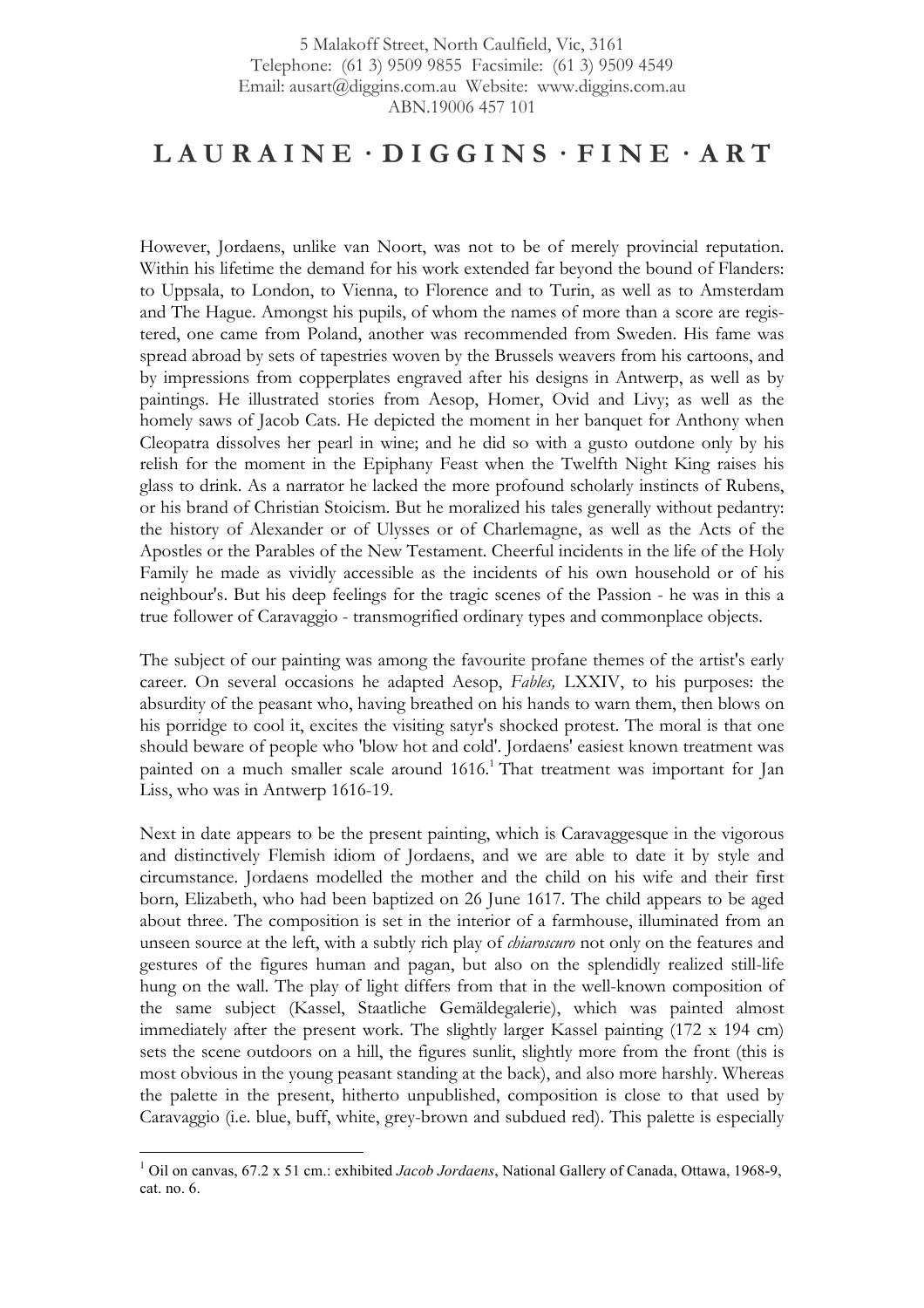## $LAURAINE \cdot DIGGINS \cdot FINE \cdot ART$

evident in the less agitated draperies of the mother, the child and the peasant. Jordaens appears to have been directly inspired by Caravaggio's *Madonna of the Rosary* (Vienna, Kunsthistorisches Museum), which was reputedly brought to Antwerp by Louis Finson, who died there in 1617.

There are other differences between the present composition and the Kassel variant, which are less obvious, even in reproduction. In the Kassel picture there is no wall on which to hang a basket and jugs, no kitchen floor on which to scatter garlic cloves, nor is the child's head covered with a white kerchief. Moreover, the white tablecloth is folded in a different manner, and the satyr's loins are loosely girt, and his brow bound, with sprays of foliage. Equally, the colours of the mother and child's dresses are entirely different. Furthermore, in the present painting, and apparent only in the infra-red photographs, are numerous *pentimenti*: in the crown of the straw hat; in the outlines of the satyr's leg and right arm; in the mother's drapery; and, most significantly, in the shift of the young peasant's head at the background (detail of infra-red photograph Fig. 2A & B). This shift establishes beyond doubt the present painting's priority over the variant at Kassel. Thus unconsciously, in this instance at least, Jordaens followed the habit of Caravaggio in working out a composition on the canvas without recourse to pen and wash trials on paper.<sup>2</sup>

Jordaens certainly experimented with such trials in the course of illustrating this, his favourite theme. For example, on the *verso* of a study for *The Holy Family with St John, his Parents and Angels*, in the Louvre,<sup>3</sup> is in a more finished study for the same subject, which is related to two almost identical autograph paintings in Goteborg and Brussels.<sup>4</sup> However in the case of the present painting, and in the Kassel version, Jordaens took pains to study as closely as he could the pose of the satyr, as a single figure, in the ssame manner as another study, *Male nude seated*<sup>5</sup>, which is related to the principal figure in *The Mocking of Christ* (Williamstown, Mass., the Williams College Museum of Art). In a large

 <sup>2</sup> N. Easthaugh, *A Survey by infra-red reflectography digital image processing of Jacob Jordaens. The Satyr and the Peasant Family*, August 1993, Ref: 93231.1.

The following report presents the results of a survey of the painting depicting *The Satyr and the Peasant Family* by Jacob Jordaens using infra-red reflectography/digital image processing (IRR/DIP).

A key to the positions of the seven IRR/DIP images taken during the survey and a summary of the findings are shown in figure 2A and B. There are a number of changes evident in this painting, most of which are apparent from careful visual examination. Some however are revealed more clearly by the IRR/DIP technique used for this report and in particular we may note the additional figure revealed to the left of the satyr (Fig 2A and B). Other alterations which became especially clear under IRR/DIP are that of the leg of the child on the left and the re-positioning of the hand of the woman in the hat. The appearance of most of the other *pentimenti*, such as that down the right arm of the satyr under the head of the boy or the breast of the woman on the left are clearly the result of a technique which involves the basic design being laid in with a light-coloured and impasted paint over which darker colours are then applied. In fact there are a number of other minor alterations not readily visible by IRR/DIP (such as in the blue skirt of the woman holding the child on the left), which are like this. <sup>3</sup> R.-A. d'Hulst, *Jordaens's Drawings*, Brussels, 1974, no. A 38.

<sup>4</sup> D'Hulst, *op. cit.*, no. A 54.

<sup>5</sup> D'Hulst, *op. cit.*, no. A 72.